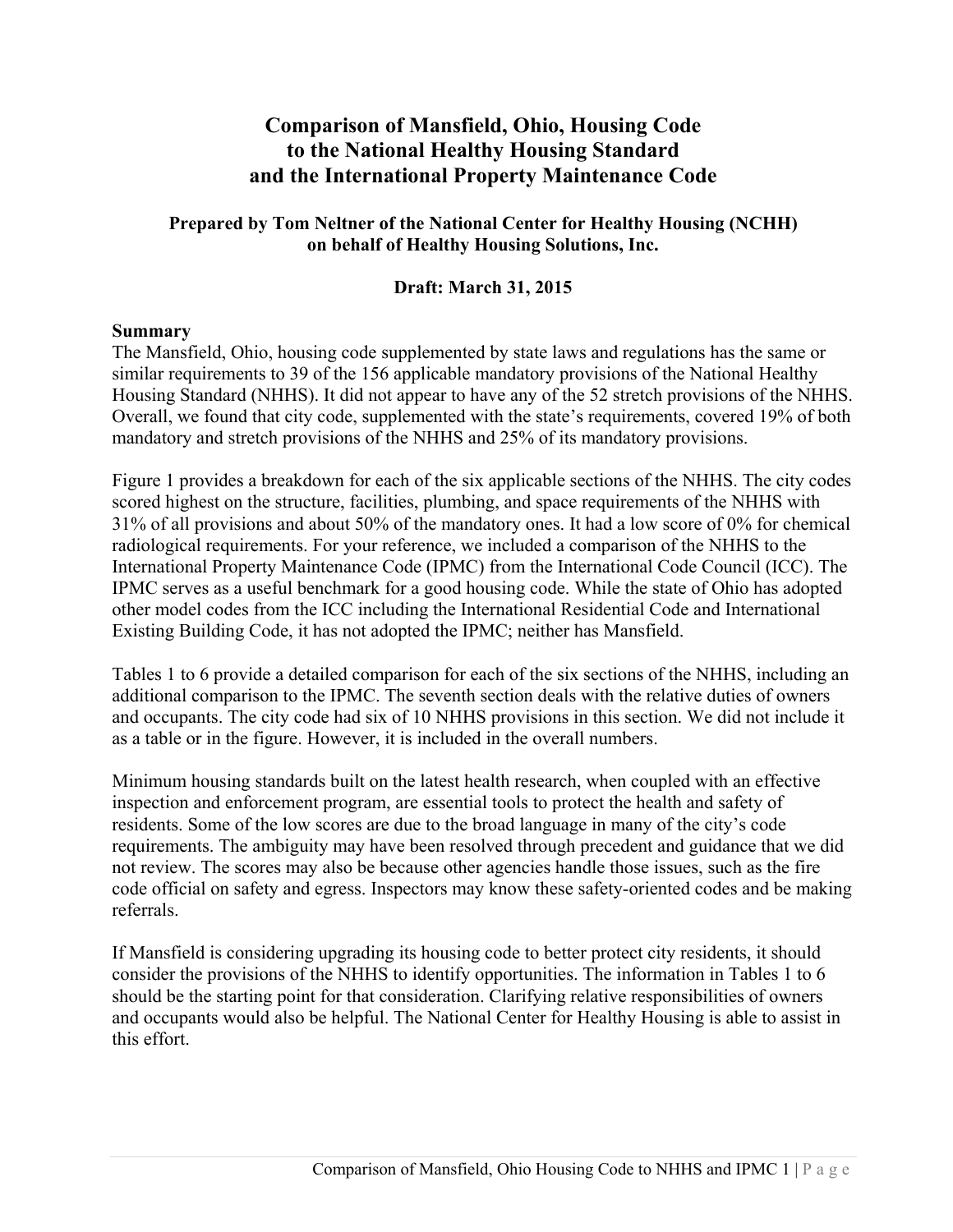

# **Figure 1: Comparison of Mansfield, Ohio, code to IPMCand NHHS**

#### **Notes:**

Percentages exclude those not applicable. See Tables 1 to 6 for details.

IPMC = International Property Maintenance Code (2015 version). See http://shop.iccsafe.org.

NHHS = National Healthy Homes Standard (2014 version)

\* "NHHS Stretch" includes mandatory and stretch provisions of NHHS.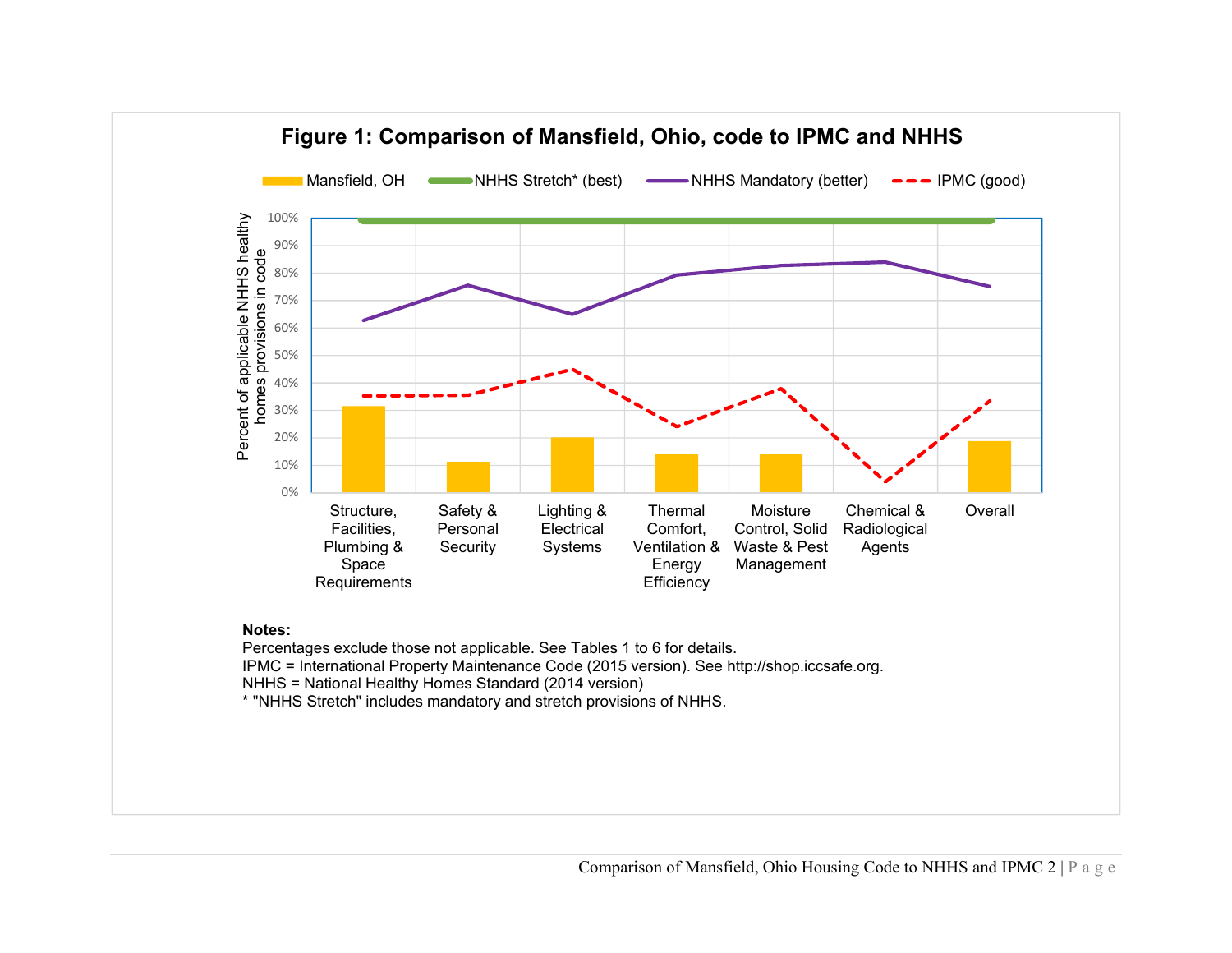## **Interesting provisions in Mansfield's housing code**

One benefit of NCHH's evaluations is identifying innovative provisions in local codes that may be considered in future editions of the NHHS or be recommended to other communities. Therefore, NCHH identified the following provision in Manfield's code that was interesting and not found in most other codes. The level of detail on the depth of the kitchen sink makes it unusual. Any idea of its origin?

## *Section 1371.07*

- *(a) Every dwelling unit shall contain a kitchen sink which is properly connected to a water and sewer system approved by the Superintendent.* 
	- *(1) Every dwelling unit occupied by more than one person shall contain a kitchen sink having a usable area not less than fifteen inches by eighteen inches. The depth of the sink shall be adequate to allow immersion of a reasonable number of cooking and eating utensils.*
	- *(2) If a wash basin smaller than that described in subsection (a)(l) hereof is present within the dwelling unit, it can be used if the dwelling unit is occupied by one person.*

## **Background**

With funding from the U.S. Department of Housing and Urban Development (HUD), Healthy Housing Solutions, Inc. (Solutions) contracted with the National Center for Healthy Housing (NCHH) to compare the housing code enforced by the Mansfield against the National Healthy Housing Standard (NHHS) and the International Property Maintenance Code. For the housing code, we used the version of the Minimum Sanitation Standards at section 1371.07 that the city provided.

NCHH compared the combined requirements against the NHHS that was first published in 2014<sup>1</sup> by NCHH and the American Public Health Association (APHA) to translate the latest public health information on the impacts of housing on resident health and safety into housing code parlance. It is designed to complement the International Property Maintenance Code and other policies already in use by local and state governments and federal agencies for the upkeep of existing homes. It consists of seven sections with a total of 209 provisions, 157 of which are mandatory and 52 of which are stretch or optional provisions.

NCHH also compared the code against the International Property Maintenance Code  $(IPMC)<sup>2</sup>$ which is one in the suite of codes developed by the International Code Council (ICC) for property design, construction, and maintenance. The IPMC applies statewide in five states (Maryland, New York, Rhode Island, Virginia, and West Virginia) and the District of Columbia, as well as many local governments in 31 other states. ICC first published it in 1998 and updates it every three years; the most recent version is the 2015 edition. The IPMC consists of eight chapters, including ones for administration, definitions, and referenced standards, and has an optional appendix that addresses the boarding of windows and doors of vacant structures. The IPMC's provisions apply "to all existing residential and nonresidential structures and all existing premises and constitute minimum requirements and standards for premises, structures, equipment and facilities for light, ventilation, space, heating, sanitation, protection from the elements, a reasonable level of safety from fire and other hazards, and for a reasonable level of sanitary maintenance; the responsibility

<sup>&</sup>lt;sup>1</sup> See http://www.nchh.org/Policy/NationalHealthyHousingStandard.aspx.<br><sup>2</sup> See http://shop.iccsafe.org/codes/2012.international.codes/2012.internatio

<sup>&</sup>lt;sup>2</sup> See http://shop.iccsafe.org/codes/2012-international-codes/2012-international-property-maintenance-code.html.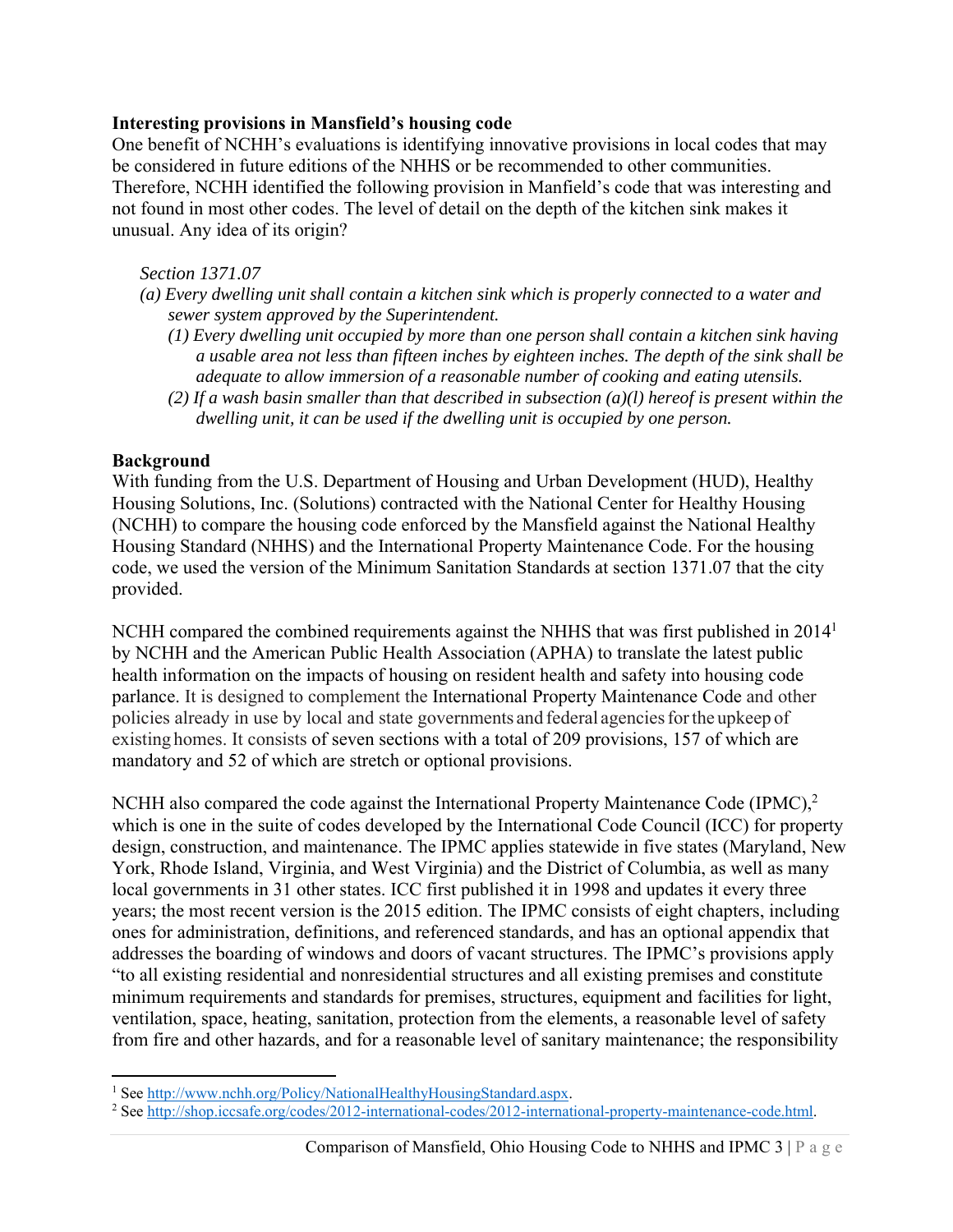of owners, an owner's authorized agent, operators and occupants; the occupancy of existing structures and premises, and for administration, enforcement and penalties."<sup>3</sup>

Using the NHHS and IPMC, NCHH developed three benchmarks and, for simplicity, rated them "good," "better," and "best":

- 1. IPMC requirements (good);
- 2. NHHS mandatory provisions (better); and
- 3. NHHS stretch and mandatory provisions (best).

## **Comparison grouped by six sections of the NHHS**

The NHHS consists of 209 provisions: 157 mandatory and 52 stretch or optional that are grouped in seven sections. For purposes of our analysis, we dropped the first section dealing with relative duties of the owner and the occupant, because city code does not clearly make that distinction. Presumably, it rests with the judgment of the city.

For each of the NHHS provisions, we sought to identify requirements in the Mansfield code (as supplemented by the state laws and regulations) and determine if the code was (1) the same; (2) similar; (3) not the same or similar; or (4) not applicable (usually because it applied to the responsibilities of the owner and occupant and not the condition of the property). Because the IPMC is a good housing quality code, we also included a comparison of the NHHS provisions to it. The following six tables summarize the results for the IPMC and Mansfield code for each of the six NHHS sections. We did not identify provisions in the local code not contained in the NHHS.

<sup>&</sup>lt;sup>3</sup> IPMC, Section 101.2.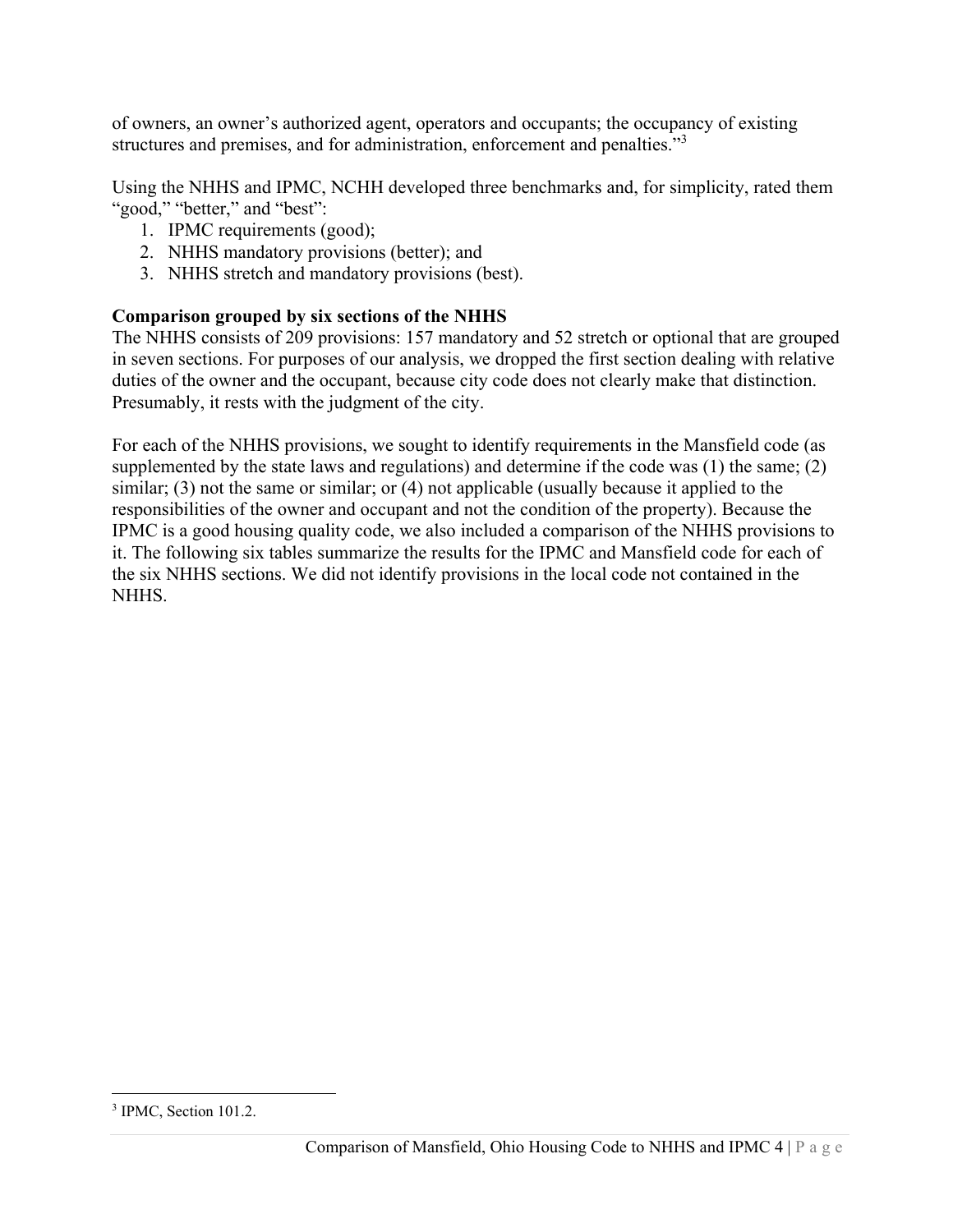| Table 1: Comparison of Structure, Facilities, Plumbing, and Space Provisions |                                                                      |                                                                                  |
|------------------------------------------------------------------------------|----------------------------------------------------------------------|----------------------------------------------------------------------------------|
| <b>NHHS</b>                                                                  | <b>IPMC</b>                                                          | Mansfield, Ohio                                                                  |
| Summary                                                                      | $35\%$ same or similar                                               | $31\%$ same or similar (0 NA)                                                    |
| - 32 mandatory                                                               | - 18 of 32 mandatory                                                 | - 16 of 32 applicable mandatory                                                  |
| - 19 stretch                                                                 | $-0$ of 19 stretch.                                                  | - 0 of 19 applicable stretch                                                     |
| Structure                                                                    | 1 of 1 applicable mandatory same or similar.                         | 1 of 1 applicable mandatory same or similar.                                     |
| - 1 mandatory                                                                |                                                                      |                                                                                  |
| - 0 stretch                                                                  |                                                                      |                                                                                  |
| Facilities                                                                   | 1 of 2 applicable mandatory same or similar. Does not                | of 2 applicable mandatory same or similar. Does not require:                     |
| - 2 mandatory                                                                | require:                                                             | Water heaters other than gas-type to be isolated from habitable rooms            |
| - 0 stretch                                                                  | • Water heaters other than gas-type to be isolated from              | and, in multifamily housing, behind a locked door.                               |
|                                                                              | habitable rooms and, in multifamily housing, behind a                |                                                                                  |
|                                                                              | locked door.                                                         |                                                                                  |
| Plumbing                                                                     | 4 of 5 applicable mandatory same or similar mandatory.               | 2 of 5 applicable mandatory same or similar. Does not require:                   |
| systems                                                                      | Does not require:                                                    | Maximum water temperature of 120° F at shower or bathtub or that                 |
| - 5 mandatory                                                                | • Maximum water temperature at shower or bathtub or                  | tank's relief valve discharge to drip pan, tank, or outside.                     |
| - 5 stretch                                                                  | that tank's relief valve discharge to drip pan, tank, or             | Approved potable water supply providing adequate flow to all fixtures            |
|                                                                              | outside.                                                             | simultaneously.                                                                  |
|                                                                              | Any of the stretch provisions.<br>$\bullet$                          | Faucet discharge above overflow rim.<br>$\bullet$                                |
|                                                                              |                                                                      | Any of the stretch provisions.<br>$\bullet$                                      |
| Kitchen                                                                      | 3 of 9 applicable mandatory same or similar. Does not                | 2 of 9 applicable mandatory same or similar. Does not require:                   |
| - 9 mandatory                                                                | require:                                                             | Cabinets or countertops.<br>$\bullet$                                            |
| - 5 stretch                                                                  | Cabinets or countertops.                                             | Range for cooking food<br>$\bullet$                                              |
|                                                                              | Oven for cooking.                                                    | Oven other than a microwave.                                                     |
|                                                                              | Exhaust ventilation for range.<br>$\bullet$                          | Exhaust ventilation for range.<br>٠                                              |
|                                                                              | Refrigerator with a freezer.                                         | Refrigerator with a freezer.<br>$\bullet$                                        |
|                                                                              | Floor that is sealed, water-resistant, nonabsorbent, and             | Connections for a refrigeration if one is not provided.<br>$\bullet$             |
|                                                                              | cleanable.                                                           | Floor that is sealed, water-resistant, nonabsorbent, and cleanable.<br>$\bullet$ |
|                                                                              | Connections for a refrigeration if one is not provided.<br>$\bullet$ | Any of the stretch provisions.<br>$\bullet$                                      |
|                                                                              | Any of the stretch provisions.                                       |                                                                                  |
| Bathroom                                                                     | 5 of 6 applicable mandatory same or similar. Does not                | 5 of 6 applicable mandatory same or similar. Does not require:                   |
| - 6 mandatory                                                                | require:                                                             | Floor that is sealed, water-resistant, nonabsorbent, and cleanable.              |
| - 2 stretch                                                                  | Sink.                                                                | Either stretch provision.                                                        |
|                                                                              | Either stretch provision.                                            |                                                                                  |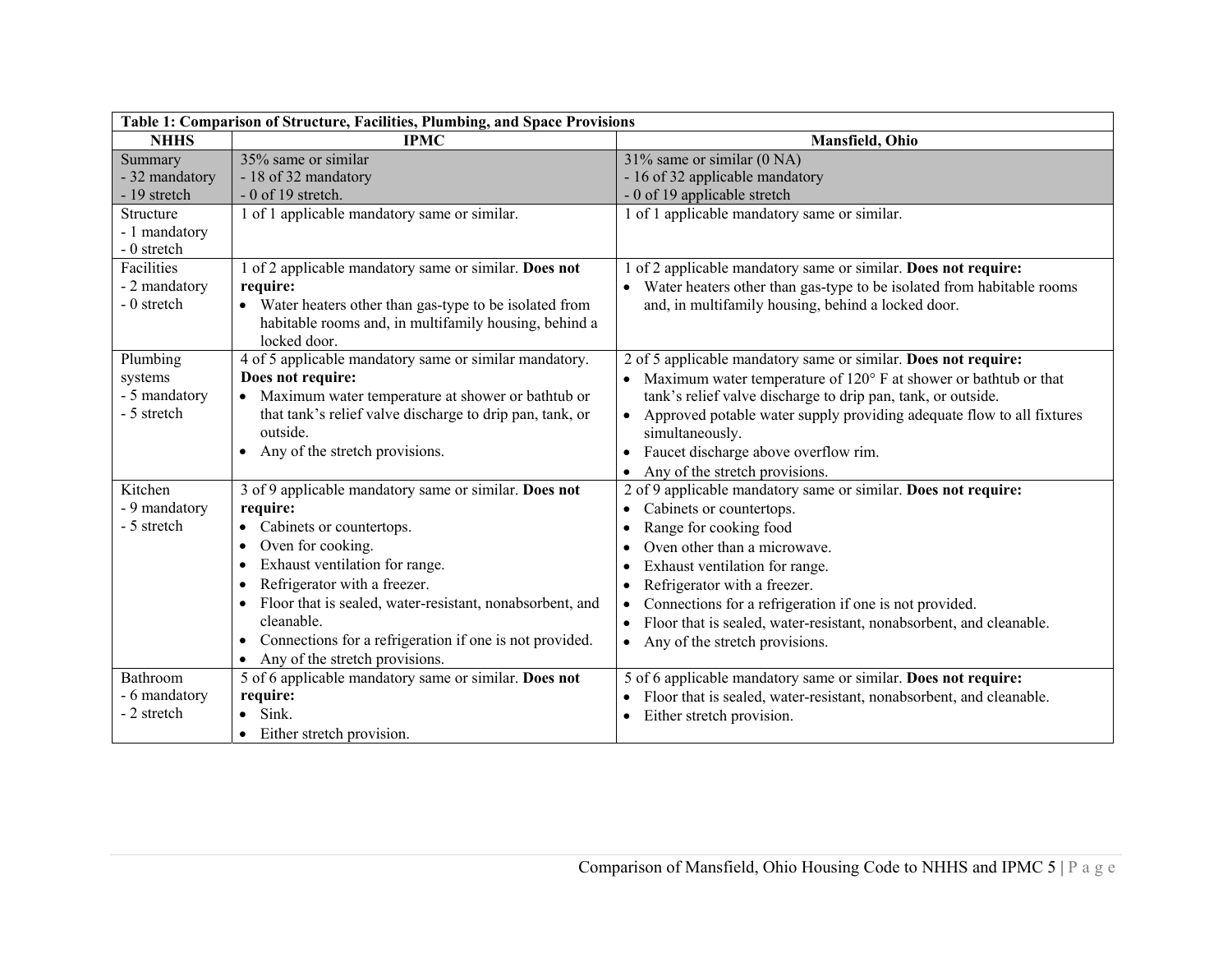| Minimum space<br>- 7 mandatory<br>- 0 stretch                | 4 of 7 applicable mandatory same or similar. Does not<br>require:<br>Access to a habitable room other than through a<br>bathroom.<br>Closet or storage space for clothing and personal<br>belongings.<br>Waterproof and dampness-free below-grade habitable<br>rooms.    | 5 of 7 applicable mandatory same or similar. Does not require:<br>Minimum of 70 square feet in each habitable room.<br>Closet or storage space for clothing and personal belongings.                                                                                  |
|--------------------------------------------------------------|--------------------------------------------------------------------------------------------------------------------------------------------------------------------------------------------------------------------------------------------------------------------------|-----------------------------------------------------------------------------------------------------------------------------------------------------------------------------------------------------------------------------------------------------------------------|
| Floors and floor<br>covering<br>- 1 mandatory<br>- 2 stretch | 0 of 1 applicable mandatory same or similar. Does not<br>require:<br>Attachment of floor coverings at each threshold with<br>floors capable of being cleaned and free of bulges and<br>buckling and carpets free of tears, folds, or bumps.<br>Either stretch provision. | 0 of 1 applicable mandatory same or similar. Does not require:<br>Attachment of floor coverings at each threshold with floors capable of<br>being cleaned and free of bulges and buckling and carpets free of tears,<br>folds, or bumps.<br>Either stretch provision. |
| Noise<br>- 1 mandatory<br>- 5 stretch                        | 0 of 1 applicable mandatory same or similar. Does not<br>require:<br>Noise level from exterior sources to be less than 45 dB<br>day-night equivalent sound level.<br>Any of the stretch provisions.                                                                      | 0 of 1 applicable mandatory same or similar. Does not require:<br>Noise level from exterior sources to be less than 45 dB day-night<br>equivalent sound level.<br>Any of the stretch provisions.                                                                      |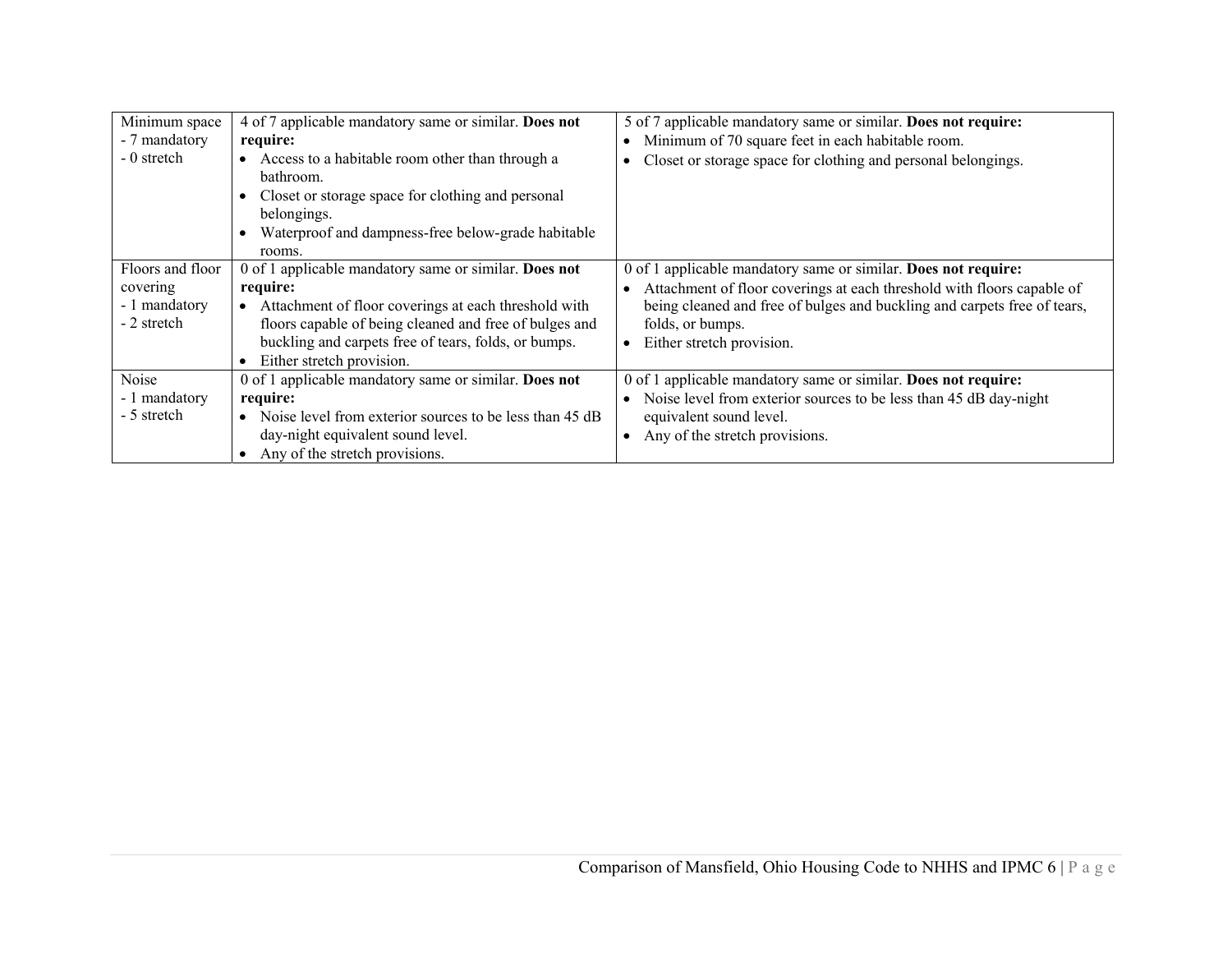| Table 2: Comparison of Safety and Personal Security Provisions |                                                             |                                                                                       |  |
|----------------------------------------------------------------|-------------------------------------------------------------|---------------------------------------------------------------------------------------|--|
| <b>NHHS</b>                                                    | <b>IPMC</b>                                                 | Mansfield, Ohio                                                                       |  |
| Summary                                                        | 36% same or similar                                         | 11% same or similar $(0 NA)$                                                          |  |
| - 34 mandatory                                                 | - 14 of 34 mandatory                                        | - 5 of 34 applicable mandatory                                                        |  |
| - 11 stretch                                                   | - 2 of 11 stretch                                           | - 0 of 11 applicable stretch                                                          |  |
| Egress                                                         | 2 of 7 applicable mandatory same or similar. Does not       | 4 of 7 applicable mandatory same or similar. Does not require:                        |  |
| - 7 mandatory                                                  | require:                                                    | Adequate emergency exit for below-grade bedroom (including three                      |  |
| - 0 stretch                                                    | • Two means of emergency escape or rescue.                  | provisions describing dimension).                                                     |  |
|                                                                | Openable bedroom window for emergency escape                |                                                                                       |  |
|                                                                | below fourth floor.                                         |                                                                                       |  |
|                                                                | • Adequate emergency exit for below-grade bedroom           |                                                                                       |  |
|                                                                | (including two provisions describing dimension).            |                                                                                       |  |
| Locks/ Security                                                | 3 of 5 applicable mandatory same or similar. Does not       | 0 of 5 applicable mandatory same or similar. Does not require:                        |  |
| - 5 mandatory                                                  | require:                                                    | Change of locks at change of tenants.                                                 |  |
| - 0 stretch                                                    | • Change of locks at change of tenants.                     | Self-closing exterior door that can be opened from inside without lock or             |  |
|                                                                | Self-closing exterior door that can be opened from          | tool.                                                                                 |  |
|                                                                | inside without lock or tool.                                | Unit entry doors with dead bolt openable from inside without key and has<br>$\bullet$ |  |
|                                                                |                                                             | viewing device.                                                                       |  |
|                                                                |                                                             | Lock on windows capable of being opened that could be used for entry.                 |  |
|                                                                |                                                             | • Locks on windows and doors for egress.                                              |  |
| Smoke alarm                                                    | 3 of 4 applicable mandatory same or similar. Does not       | 0 of 4 applicable mandatory same or similar. Does not require:                        |  |
| - 4 mandatory                                                  | require:                                                    | Smoke alarm outside each sleeping area in homes other than private one-               |  |
| - 4 stretch                                                    | • Visual notification for hearing-impaired occupants.       | and two-family homes that have not been sold.                                         |  |
|                                                                | • Three of four stretch provisions.                         | In multifamily housing, alarms in basement, heating system rooms, and<br>$\bullet$    |  |
|                                                                |                                                             | storage rooms.                                                                        |  |
|                                                                |                                                             | Battery backup or long-lasting batteries.                                             |  |
|                                                                |                                                             | Alternative visual notification for hearing-impaired occupants.                       |  |
|                                                                |                                                             | Any of the stretch provisions.<br>$\bullet$                                           |  |
| Fire                                                           | 0 of 3 applicable mandatory same or similar. Silent on fire | 0 of 3 applicable mandatory same or similar. Does not require:                        |  |
| extinguisher                                                   | extinguishers. Does not require:                            | Readily accessible Class ABC fire extinguisher in or near kitchen in other            |  |
| - 3 mandatory                                                  | • Readily accessible Class ABC fire extinguisher in or      | than apartment houses.                                                                |  |
| - 1 stretch                                                    | near kitchen.                                               | One 10-pound extinguisher near kitchen.                                               |  |
|                                                                | One 10-pound extinguisher near kitchen.<br>$\bullet$        | In multifamily housing, fire extinguishers in common areas on each floor.             |  |
|                                                                | In multifamily housing, fire extinguishers in common        |                                                                                       |  |
|                                                                | areas on each floor.                                        |                                                                                       |  |
| Carbon                                                         | 0 of 3 applicable mandatory same or similar. Silent on      | 0 of 3 applicable mandatory same or similar. Does not require:                        |  |
| monoxide alarm                                                 | carbon monoxide alarms. Does not require:                   | Smoke alarm outside each sleeping area in homes other than private one-               |  |
| - 3 mandatory                                                  | • Functioning alarm on each habitable floor and near        | and two-family homes that have not been sold.                                         |  |
| - 4 stretch                                                    | every bedroom.                                              | Battery backup if hardwired or long-lasting batteries if not hardwired.               |  |
|                                                                |                                                             | Visual notification for hearing-impaired occupants.<br>$\bullet$                      |  |

Comparison of Mansfield, Ohio Housing Code to NHHS and IPMC 7 | P a g e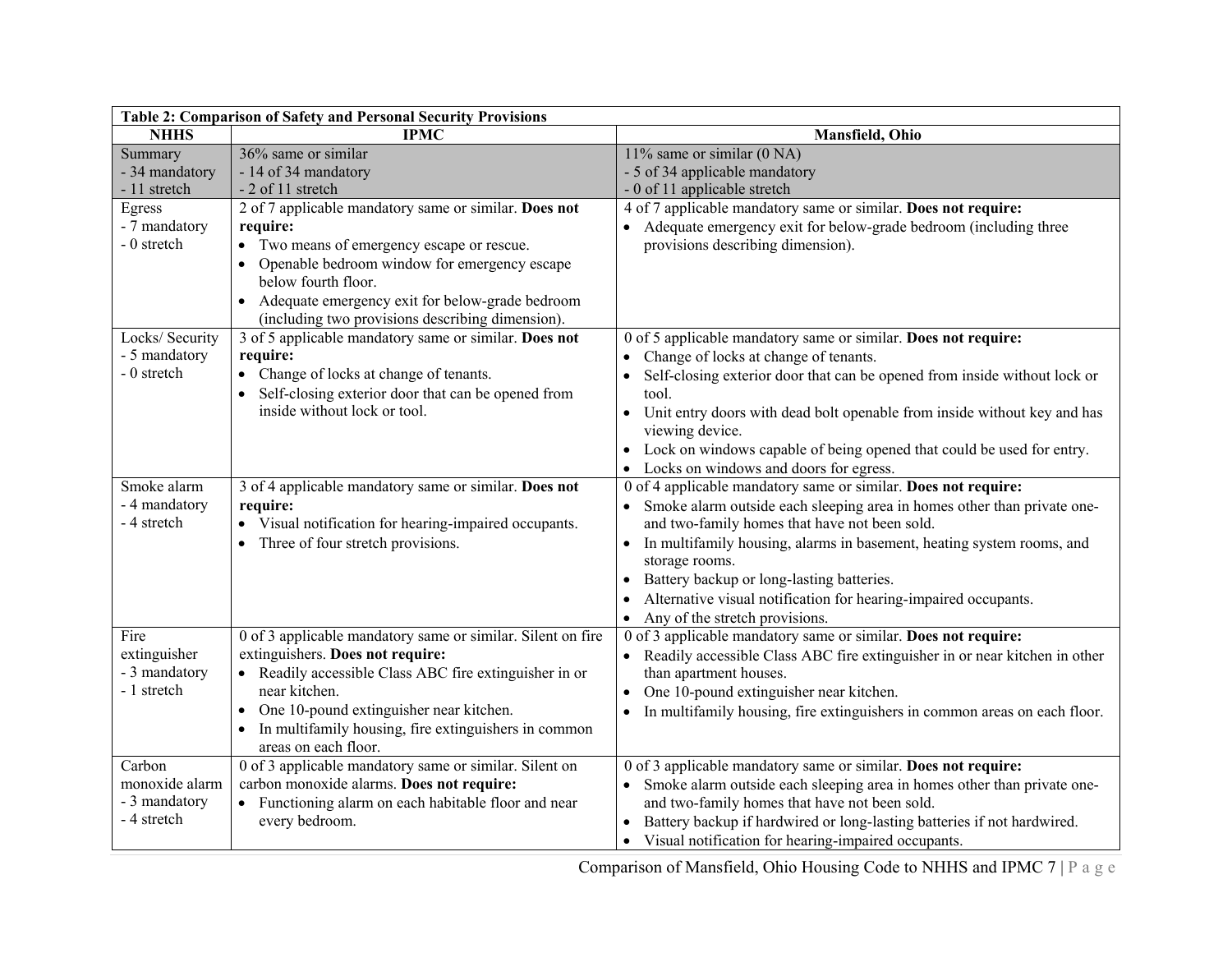|                  | Battery backup if hardwired or long-lasting batteries if<br>$\bullet$<br>not hardwired. |                                                                           |
|------------------|-----------------------------------------------------------------------------------------|---------------------------------------------------------------------------|
|                  | Visual notification for hearing-impaired occupants.<br>$\bullet$                        |                                                                           |
| Walking          | 2 of 3 applicable mandatory same or similar. Does not                                   | of 3 applicable mandatory same or similar. Does not require:              |
| surfaces         | require:                                                                                | Nonskid surfaces on exterior stairway steps.<br>$\bullet$                 |
| - 3 mandatory    | Nonskid surfaces on exterior stairway steps.<br>$\bullet$                               | Handrail between 34" and 38" high on stairs.                              |
| - 2 stretch      | Either of two stretch provisions.<br>$\bullet$                                          | Either of two stretch provisions.                                         |
| Guard            | 1 of 3 applicable mandatory same or similar. Does not                                   | 0 of 3 applicable mandatory same or similar. Does not require:            |
| - 3 mandatory    | require:                                                                                | • Guards for $30$ " drops.                                                |
| - 0 stretch      | Fall prevention device on windows used for emergency<br>$\bullet$                       | • Fall prevention device on windows that are more than 72" above exterior |
|                  | exit.                                                                                   | grade and more than 36" above interior floor.                             |
|                  |                                                                                         | Nonskid surfaces on treads of exterior stairs.<br>$\bullet$               |
| Chemical         | 0 of 2 applicable mandatory same or similar. Silent on                                  | 0 of 2 applicable mandatory same or similar. Does not require:            |
| storage          | chemical storage. Does not require:                                                     | Storage space for medicine and household chemicals so as not to be        |
| - 2 mandatory    | Storage space for medicine and household chemicals so<br>$\bullet$                      | readily accessible to children.                                           |
| - 0 stretch      | as not to be readily accessible to children.                                            | Flammable and combustible liquids stored away from habitable spaces and   |
|                  | Flammable and combustible liquids stored away from                                      | ventilation system.                                                       |
|                  | habitable spaces and ventilation system.                                                |                                                                           |
| Pools, hot tubs, | 2 of 4 applicable mandatory same or similar. Does not                                   | 0 of 4 applicable mandatory same or similar. Does not require:            |
| and other water  | require:                                                                                | Anti-entrapment devices on suction outlets.                               |
| features         | Anti-entrapment devices on suction outlets.<br>$\bullet$                                | Pool drains and drain covers to be clearly visible with second anti-      |
| - 4 mandatory    | Pool drains and drain covers clearly visible with second                                | entrapment device on blockable single drain.                              |
| - 0 stretch      | anti-entrapment device on blockable single drain.                                       | Fence around pool if over 24" deep.<br>$\bullet$                          |
|                  |                                                                                         | Luminaries with GFCI protection.                                          |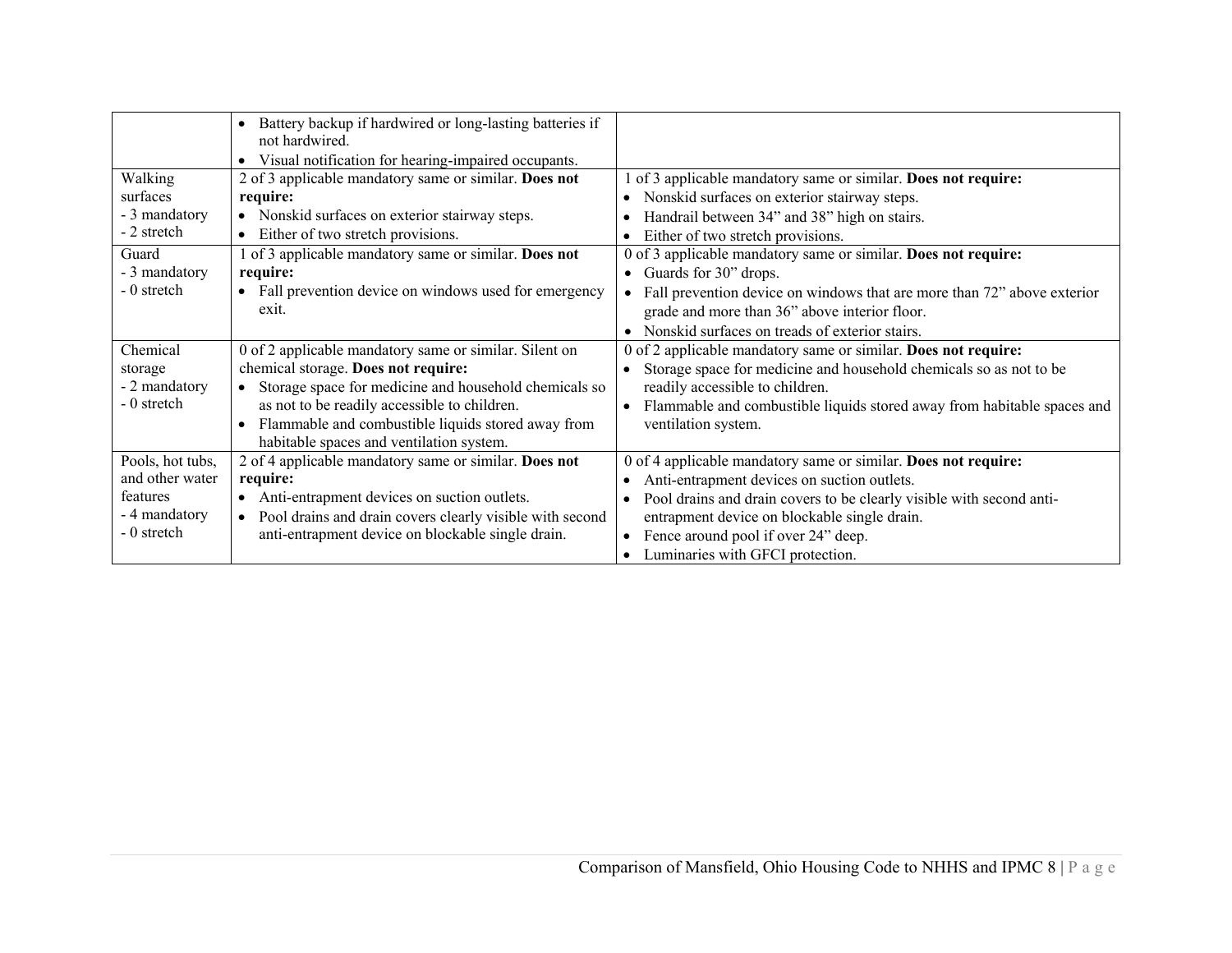| <b>Table 3: Comparison of Lighting and Electrical Systems Provisions</b> |                                                       |                                                                           |
|--------------------------------------------------------------------------|-------------------------------------------------------|---------------------------------------------------------------------------|
| <b>NHHS</b>                                                              | <b>IPMC</b>                                           | Mansfield, Ohio                                                           |
| <b>Summary</b>                                                           | 45% same or similar                                   | $20\%$ same or similar $(0\text{ NA})$                                    |
| - 13 mandatory                                                           | - 9 of 13 mandatory                                   | - 4 of 13 applicable mandatory                                            |
| - 7 stretch                                                              | - 0 of 7 of stretch                                   | - 0 of 7 applicable stretch                                               |
| Electrical                                                               | 2 of 3 applicable mandatory same or similar. Does not | 0 of 3 applicable mandatory same or similar. Does not require:            |
| system                                                                   | require:                                              | Electricity if power line is more than 300' away.                         |
| - 3 mandatory                                                            | • Separate service for each unit.                     | Separate service for each unit.                                           |
| - 1 stretch                                                              | • One stretch provision.                              | Ban on temporary wiring as permanent wiring.                              |
|                                                                          |                                                       | One stretch provision.                                                    |
| Outlets                                                                  | 1 of 3 applicable mandatory same or similar. Does not | 0 of 3 applicable mandatory same or similar. Does not require:            |
| - 3 mandatory                                                            | require:                                              | Two separate diplex outlets in each habitable room.                       |
| - 3 stretch                                                              | • GFCI in bathroom unless new.                        | GFCI in bathroom unless new.                                              |
|                                                                          | GFCI in laundry, garage, crawl spaces, unfinished     | GFCI in laundry, garage, crawl spaces, unfinished basement, and outdoors. |
|                                                                          | basement, and outdoors.                               | Any stretch provisions.                                                   |
|                                                                          | • Any stretch provisions.                             |                                                                           |
| Natural lighting                                                         | 3 of 3 applicable mandatory same or similar.          | 3 of 3 applicable mandatory same or similar.                              |
| - 3 mandatory                                                            |                                                       |                                                                           |
| - 0 stretch                                                              |                                                       |                                                                           |
| Artificial                                                               | 3 of 4 applicable mandatory same or similar. Does not | of 4 applicable mandatory same or similar. Does not require:              |
| lighting                                                                 | require:                                              | Switches to be located conveniently for safe use.                         |
| - 4 mandatory                                                            | • Switches to be located conveniently for safe use.   | Adequately illuminated public area, exterior entry door and stairway (2)  |
| - 3 stretch                                                              | Any stretch provisions.                               | provisions).                                                              |
|                                                                          |                                                       | Any stretch provisions.                                                   |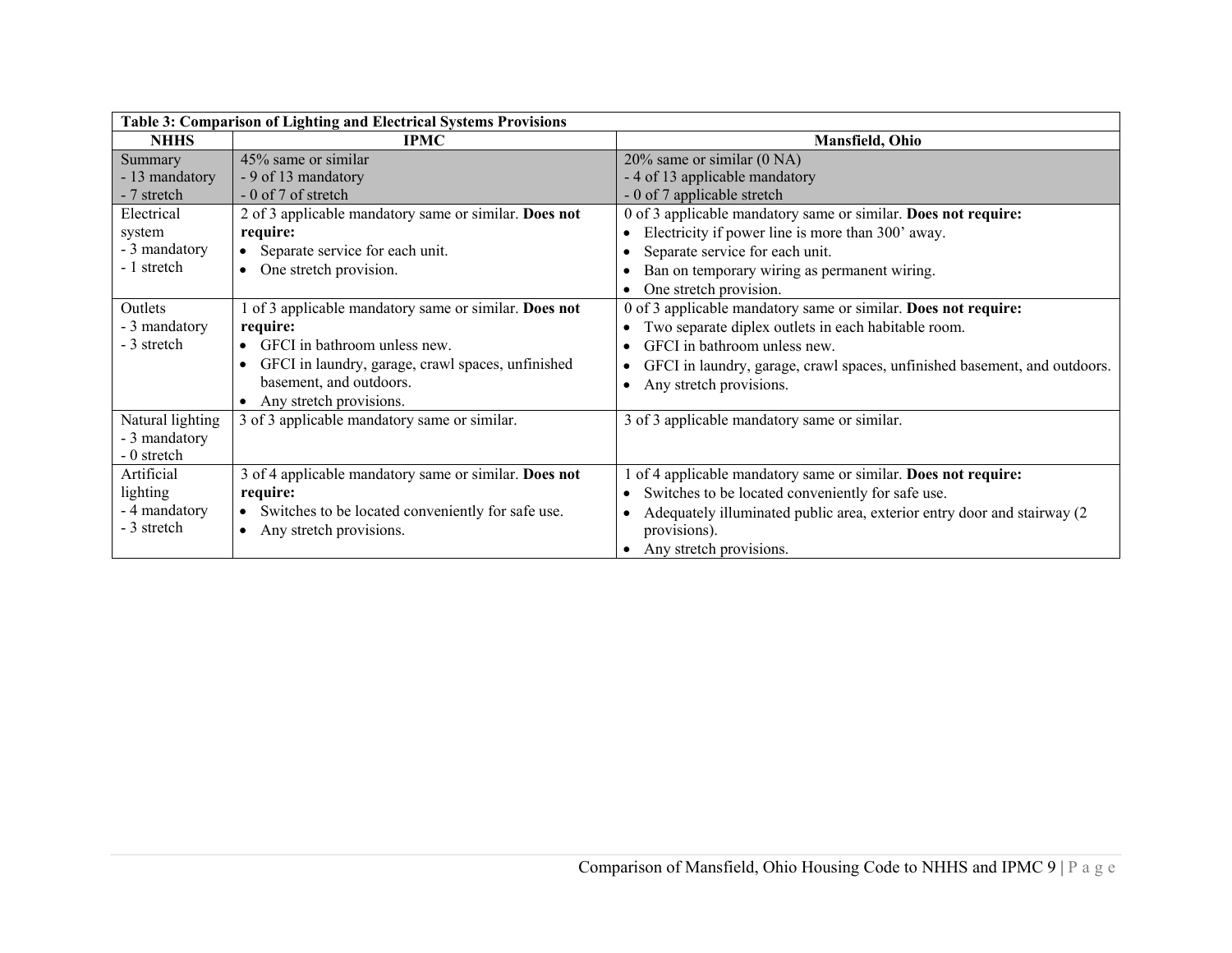| Table 4: Comparison of Thermal Comfort, Ventilation, and Energy Efficiency Provisions                                        |                                                                                                                                                                                                                                                                                                                                                                                                                                                                                                           |                                                                                                                                                                                                                                                                                                                                                                                                                                                                                                                                                           |  |
|------------------------------------------------------------------------------------------------------------------------------|-----------------------------------------------------------------------------------------------------------------------------------------------------------------------------------------------------------------------------------------------------------------------------------------------------------------------------------------------------------------------------------------------------------------------------------------------------------------------------------------------------------|-----------------------------------------------------------------------------------------------------------------------------------------------------------------------------------------------------------------------------------------------------------------------------------------------------------------------------------------------------------------------------------------------------------------------------------------------------------------------------------------------------------------------------------------------------------|--|
| <b>NHHS</b>                                                                                                                  | <b>IPMC</b>                                                                                                                                                                                                                                                                                                                                                                                                                                                                                               | Mansfield, Ohio                                                                                                                                                                                                                                                                                                                                                                                                                                                                                                                                           |  |
| Summary<br>- 23 mandatory<br>- 6 stretch<br>Heating,<br>ventilation, and<br>air conditioning<br>- 1 mandatory<br>- 0 stretch | 24% same or similar<br>- 7 of 23 mandatory<br>$-0$ of 6 stretch<br>1 of 1 applicable mandatory same or similar but does not<br>set 48-hour deadline to repair or find alternative safe<br>supply.                                                                                                                                                                                                                                                                                                         | 14% same or similar $(0 \overline{NA})$<br>- 4 of 23 applicable mandatory<br>- 0 of 6 applicable stretch<br>1 of 1 applicable mandatory same or similar but does not set 48-hour deadline<br>to repair or find alternative safe supply.                                                                                                                                                                                                                                                                                                                   |  |
| Heating system<br>- 7 mandatory<br>- 4 stretch                                                                               | 3 of 7 applicable mandatory same or similar. Does not<br>require:<br>In rentals, set 78°F maximum temperature during<br>heating season.<br>For forced air heat, set standards for filter or require<br>$\bullet$<br>annual replacement.<br>• For steam or hot water heating systems, protective<br>covers on hot surfaces.<br>For wood stoves, compliance with federal standards or<br>$\bullet$<br>providing clearances or heat shields between<br>combustibles.<br>Any stretch provisions.<br>$\bullet$ | 2 of 7 applicable mandatory same or similar. Does not require:<br>For forced air heat, set standards for filter or require annual replacement.<br>For steam or hot water heating systems, protective covers on hot surfaces.<br>For wood stoves, compliance with federal standards or providing<br>clearances or heat shields between combustibles.<br>Combustion air must be vented outside considers with NFPA standards.<br>Maximum of 78°F in rooms during heating season.<br>$\bullet$<br>Any stretch provisions.                                    |  |
| Ventilation<br>- 6 mandatory<br>- 1 stretch                                                                                  | 2 of 6 applicable mandatory same or similar. Does not<br>require:<br>Capability to remove moisture-laden air.<br>Ventilation to meet standards in ASHRAE 62.2.<br>$\bullet$<br>Rigid or semirigid metal duct for clothes dryer exhaust.<br>$\bullet$<br>Supply air for forced air system to be from other than<br>$\bullet$<br>basement.<br>One stretch provision.<br>$\bullet$                                                                                                                           | 0 of 6 applicable mandatory same or similar. Does not require:<br>Capability to remove moisture-laden air.<br>Ventilation to meet standards in ASHRAE 62.2.<br>Rigid or semirigid metal duct for clothes dryer exhaust.<br>$\bullet$<br>Supply air for forced air system to be from other than basement.<br>Ban on discharge of gas or particulate wastes and requirement for pest-<br>$\bullet$<br>proofing screens on vent pipe.<br>Exhaust of air from clothes dryer, bathroom, kitchen or basement to be<br>vented outside.<br>One stretch provision. |  |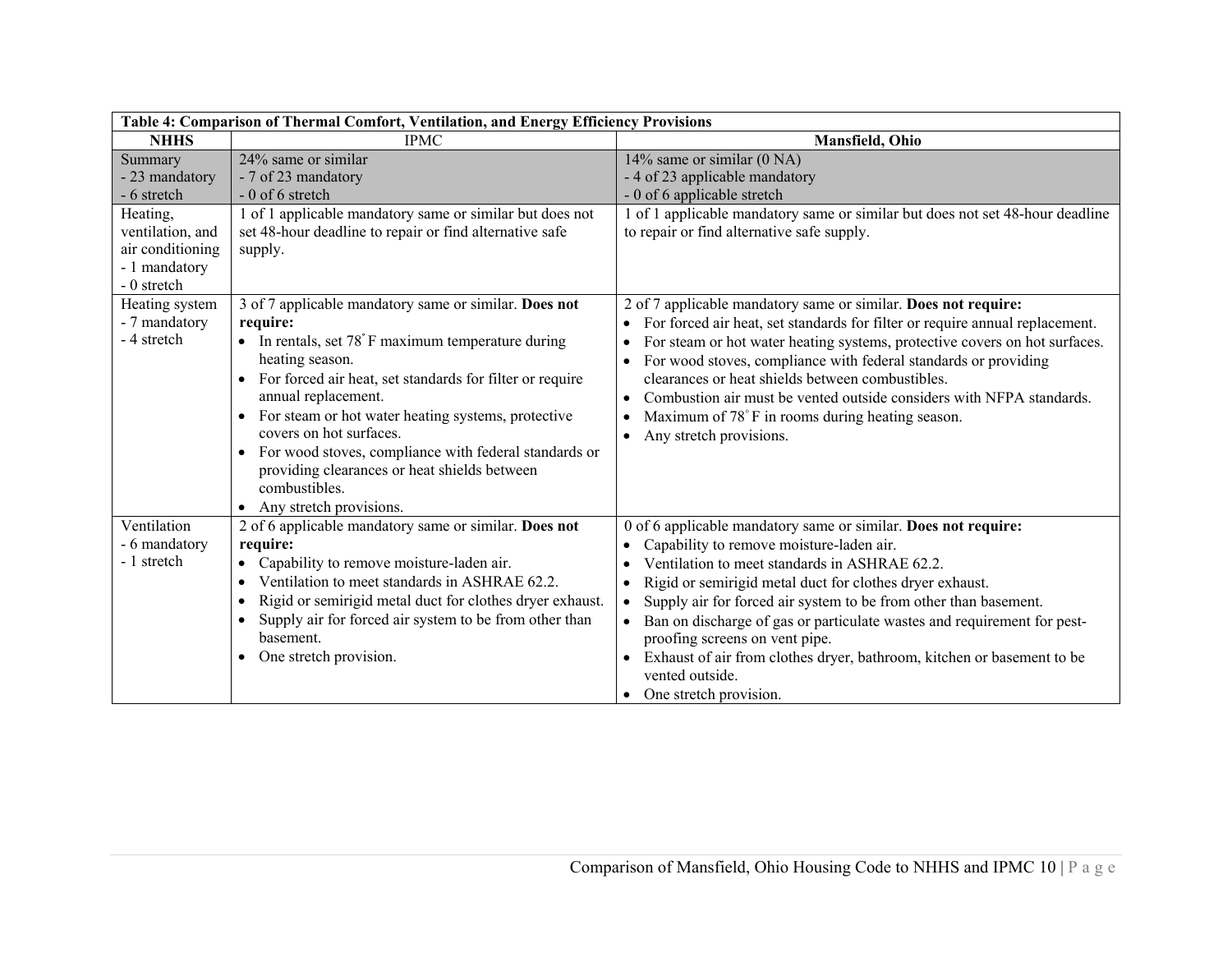| Air sealing<br>- 9 mandatory<br>- 1 stretch | of 9 applicable mandatory same or similar. Silent on fire<br>extinguishers. Does not require:<br>Sealing openings to limit uncontrolled air movement.<br>Pads, sweeps, or weather stripping use to minimize air<br>leaks.<br>Sealing openings to attached garage.<br>Door to garage with automatic closing mechanism and<br>weather stripping.<br>Ban on doors or windows from garage to sleeping area.<br>Sealed and insulated ductwork for forced air system in<br>attached garage<br>Ban on supply or return vents in a garage serving<br>habitable spaces.<br>Sealing between dwelling units in multifamily<br>buildings.<br>One stretch provision. | of 9 applicable mandatory same or similar. Does not require:<br>Sealing openings to limit uncontrolled air movement.<br>Pads, sweeps, or weather stripping use to minimize air leaks.<br>Sealing openings to attached garage.<br>Door to garage with automatic closing mechanism and weather stripping.<br>Ban on doors or windows from garage to sleeping area.<br>Sealed and insulated ductwork for forced air system in attached garage<br>Ban on supply or return vents in a garage serving habitable spaces.<br>Sealing between dwelling units in multifamily buildings.<br>One stretch provision. |
|---------------------------------------------|---------------------------------------------------------------------------------------------------------------------------------------------------------------------------------------------------------------------------------------------------------------------------------------------------------------------------------------------------------------------------------------------------------------------------------------------------------------------------------------------------------------------------------------------------------------------------------------------------------------------------------------------------------|---------------------------------------------------------------------------------------------------------------------------------------------------------------------------------------------------------------------------------------------------------------------------------------------------------------------------------------------------------------------------------------------------------------------------------------------------------------------------------------------------------------------------------------------------------------------------------------------------------|
|---------------------------------------------|---------------------------------------------------------------------------------------------------------------------------------------------------------------------------------------------------------------------------------------------------------------------------------------------------------------------------------------------------------------------------------------------------------------------------------------------------------------------------------------------------------------------------------------------------------------------------------------------------------------------------------------------------------|---------------------------------------------------------------------------------------------------------------------------------------------------------------------------------------------------------------------------------------------------------------------------------------------------------------------------------------------------------------------------------------------------------------------------------------------------------------------------------------------------------------------------------------------------------------------------------------------------------|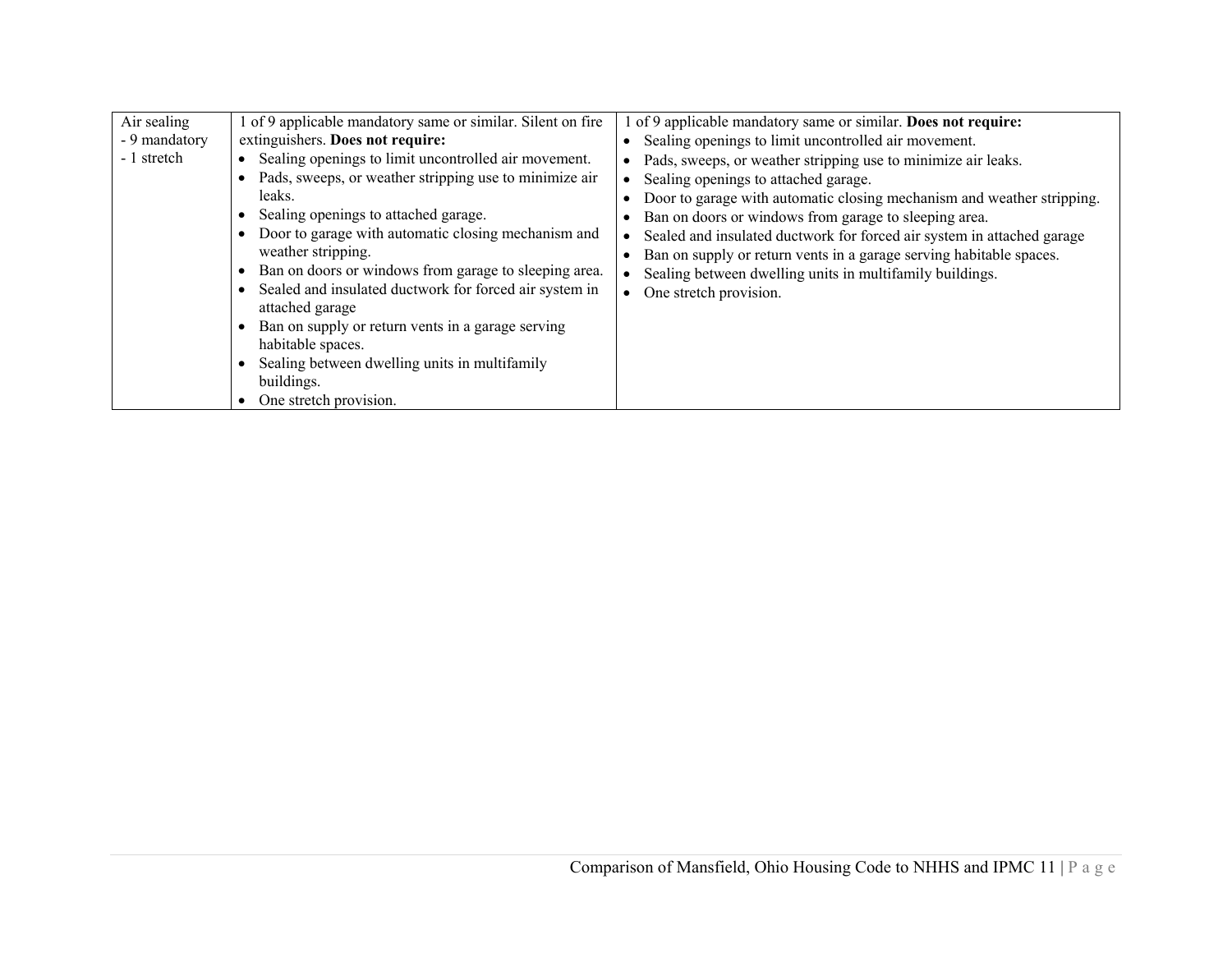| Table 5: Comparison of Moisture Control, Solid Waste, and Pest Management Provisions |                                                                                   |                                                                                         |  |
|--------------------------------------------------------------------------------------|-----------------------------------------------------------------------------------|-----------------------------------------------------------------------------------------|--|
| <b>NHHS</b>                                                                          | <b>IPMC</b>                                                                       | Mansfield, Ohio                                                                         |  |
| Summary                                                                              | 38% same or similar                                                               | 14% same or similar (0 NA)                                                              |  |
| - 24 mandatory                                                                       | - 10 of 24 mandatory                                                              | - 4 of 24 applicable mandatory                                                          |  |
| - 5 stretch                                                                          | - 1 of 5 stretch                                                                  | - 0 of 5 applicable stretch                                                             |  |
| Moisture                                                                             | 4 of 10 applicable mandatory same or similar. Does not                            | 1 of 10 applicable mandatory same or similar. Does not require:                         |  |
| - 10 mandatory                                                                       | require:                                                                          | • Building drainage system to direct water away from structure.                         |  |
| - 4 stretch                                                                          | • Ban on visible mold growth and persistent excessive                             | Exterior wood surfaces to be protected from elements and brickwork weep                 |  |
|                                                                                      | dampness or moisture on interior and exterior surfaces.                           | holes to be left open.                                                                  |  |
|                                                                                      | • Cleanup, drying, and repair of building materials                               | • Ban on visible mold growth and persistent excessive dampness or                       |  |
|                                                                                      | discolored or deteriorated by mold or mildew or                                   | moisture on interior and exterior surfaces.                                             |  |
|                                                                                      | causing moldy or earthy odor.                                                     | Cleanup, drying, and repair of building materials discolored or<br>$\bullet$            |  |
|                                                                                      | Repair and removal of moldy material consistent with                              | deteriorated by mold or mildew or causing moldy or earthy odor.                         |  |
|                                                                                      | published guidance.                                                               | Repair and removal of moldy material consistent with published guidance.                |  |
|                                                                                      | • Investigation and correction of underlying cause of<br>dampness or moldy odors. | Investigation and correction of underlying cause of dampness or moldy<br>odors.         |  |
|                                                                                      | • Insulation of cold plumbing and HVAC surfaces to                                | Insulation of cold plumbing and HVAC surfaces to prevent condensation.                  |  |
|                                                                                      | prevent condensation.                                                             | Crawl spaces to be free of high-moisture conditions or sealed from                      |  |
|                                                                                      | Crawl spaces to be free of high-moisture conditions or                            | dwelling areas where the space is not sealed and insulated from outdoors.               |  |
|                                                                                      | sealed from dwelling areas where the space is not                                 | • Premises grades to prevent erosion or accumulation of water.                          |  |
|                                                                                      | sealed and insulated from outdoors.                                               | Any stretch provisions.<br>$\bullet$                                                    |  |
|                                                                                      | • Two stretch provisions.                                                         |                                                                                         |  |
| Solid waste                                                                          | 1 of 3 applicable mandatory same or similar. Does not                             | 2 of 3 applicable mandatory same or similar. Does not require:                          |  |
| - 3 mandatory                                                                        | require:                                                                          | • Sufficient outside storage of recyclables to hold materials between                   |  |
| - 1 stretch                                                                          | • Sufficient outside storage of trash and recyclables to                          | collections.                                                                            |  |
|                                                                                      | hold materials between collections (two provisions).                              | • One stretch provision.                                                                |  |
|                                                                                      | One stretch provision.<br>$\bullet$                                               |                                                                                         |  |
| Pest                                                                                 | 5 of 11 applicable mandatory same or similar. Does not                            | 1 of 11 applicable mandatory same or similar. Does not require:                         |  |
| management                                                                           | require:                                                                          | Use of trained IPM-trained pest management professional in multifamily                  |  |
| - 11 mandatory                                                                       | • Use of trained IPM-trained pest management                                      | housing.                                                                                |  |
| - 0 stretch                                                                          | professional in multifamily housing.                                              | Inspection for pests.                                                                   |  |
|                                                                                      | Inspection for pests.<br>$\bullet$                                                | Ban on accumulation of material for rodent harborage in or about dwelling               |  |
|                                                                                      | Ban on accumulation of material for rodent harborage                              | and premises.                                                                           |  |
|                                                                                      | in or about dwelling and premises.                                                | Trees, shrubs, and plantings no closer than 6" from dwelling.<br>$\bullet$              |  |
|                                                                                      | Trees, shrubs, and plantings no closer than 6" from<br>$\bullet$                  | Sealing of holes and joints with low-VOC caulk or closed-cell insulation.               |  |
|                                                                                      | dwelling.                                                                         | Ban on foggers and organophosphates.<br>٠                                               |  |
|                                                                                      | Sealing of holes and joints with low-VOC caulk or<br>$\bullet$                    | Dwelling and area to be free of conditions that attract and support pests.<br>$\bullet$ |  |
|                                                                                      | closed-cell insulation.                                                           | Ban on accumulation of water.<br>$\bullet$                                              |  |
|                                                                                      | Ban on foggers and organophosphates.<br>$\bullet$                                 | Elimination of infestation using exclusion and IPM.                                     |  |
|                                                                                      |                                                                                   | • Use of integrated pest management (IPM).                                              |  |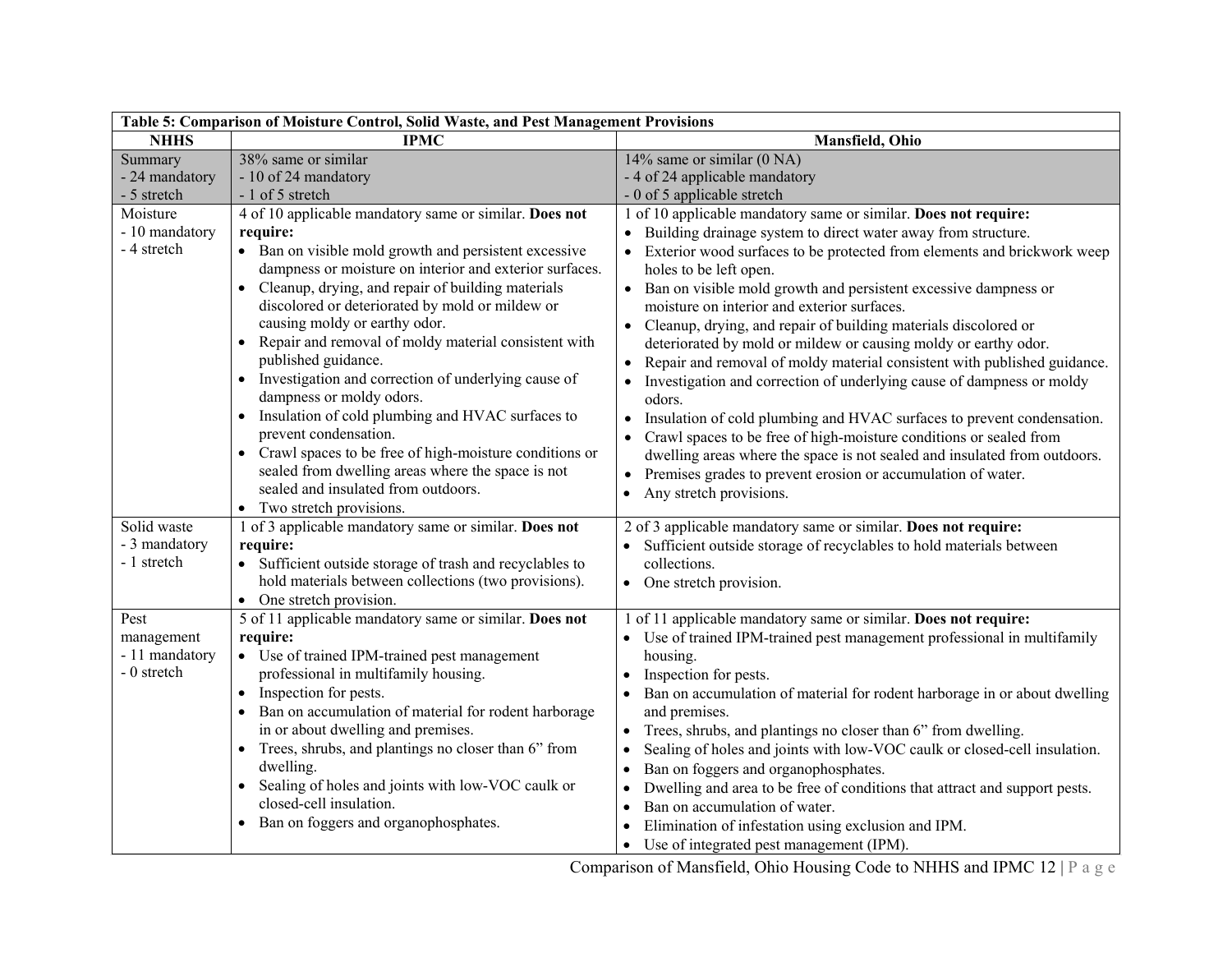| Table 6: Comparison of Chemical and Radiological Agents Provisions               |                                                                                                                                                                                                                                                                                                                                                                                                                                                                                                                                                                          |                                                                                                                                                                                                                                                                                                                                                                                                                                                                                                                            |  |
|----------------------------------------------------------------------------------|--------------------------------------------------------------------------------------------------------------------------------------------------------------------------------------------------------------------------------------------------------------------------------------------------------------------------------------------------------------------------------------------------------------------------------------------------------------------------------------------------------------------------------------------------------------------------|----------------------------------------------------------------------------------------------------------------------------------------------------------------------------------------------------------------------------------------------------------------------------------------------------------------------------------------------------------------------------------------------------------------------------------------------------------------------------------------------------------------------------|--|
| <b>NHHS</b>                                                                      | <b>IPMC</b>                                                                                                                                                                                                                                                                                                                                                                                                                                                                                                                                                              | Mansfield, Ohio                                                                                                                                                                                                                                                                                                                                                                                                                                                                                                            |  |
| Summary<br>- 21 mandatory<br>- 4 stretch                                         | 4% same or similar<br>- 1 of 21 mandatory<br>- 0 of 4 stretch.                                                                                                                                                                                                                                                                                                                                                                                                                                                                                                           | 0% same or similar<br>- 0 of 21 applicable mandatory<br>- 0 of 4 applicable stretch                                                                                                                                                                                                                                                                                                                                                                                                                                        |  |
| General<br>- 1 mandatory<br>- 0 stretch                                          | 0 of 1 applicable mandatory same or similar. Does not<br>require:<br>• Containment, storage, removal, and mitigation of<br>chemical and radiological agents in a safe and healthy<br>manner consistent with federal, state, and local laws<br>and regulations.                                                                                                                                                                                                                                                                                                           | 0 of 1 applicable mandatory same or similar. Does not require:<br>• Containment, storage, removal, and mitigation of chemical and<br>radiological agents in a safe and healthy manner consistent with federal,<br>state, and local laws and regulations.                                                                                                                                                                                                                                                                   |  |
| Lead-based<br>paint<br>- 5 mandatory<br>- 1 stretch                              | 0 of 5 applicable mandatory same or similar. Silent on<br>lead-based paint. Does not require:<br>• Levels of lead deemed hazardous by federal<br>government to be taken care of properly.<br>Repair of deteriorated paint using lead-safe work<br>$\bullet$<br>practices.<br>Compliance with federal renovation, repair, and<br>$\bullet$<br>painting rule and dust-clearance testing at conclusion of<br>renovation work.<br>Ban on particularly dangerous work practices.<br>$\bullet$<br>Ban use of lead-based paint.<br>$\bullet$<br>Stretch provision.<br>$\bullet$ | 0 of 5 applicable mandatory same or similar. Does not require:<br>• Levels of lead deemed hazardous by federal government to be taken care<br>of properly.<br>Repair of deteriorated paint using lead-safe work practices.<br>$\bullet$<br>Compliance with federal renovation, repair, and painting rule and dust-<br>clearance testing at conclusion of renovation work.<br>Ban on particularly dangerous work practices.<br>$\bullet$<br>Ban on use of lead-based paint.<br>$\bullet$<br>Stretch provision.<br>$\bullet$ |  |
| Asbestos<br>- 4 mandatory<br>- 0 stretch                                         | 0 of 4 applicable mandatory same or similar. Does not<br>require:<br>Maintenance of asbestos-containing materials in non-<br>friable condition.<br>Abatement of asbestos before any activity that disturbs<br>$\bullet$<br>it.<br>Abatement of friable asbestos using licensed asbestos<br>$\bullet$<br>professional.<br>• Removal and disposal of asbestos in compliance with<br>federal, state, and local requirements.                                                                                                                                                | 0 of 4 applicable mandatory same or similar. Does not require:<br>Maintenance of asbestos-containing materials in non-friable condition.<br>Abatement of asbestos before any activity that disturbs it.<br>Abatement of friable asbestos using licensed asbestos professional.<br>Removal and disposal of asbestos in compliance with federal, state, and<br>local requirements.                                                                                                                                           |  |
| Toxic<br>substances in<br>manufactured<br>building<br>materials<br>- 2 mandatory | 0 of 2 applicable mandatory same or similar. Does not<br>require:<br>• Use of low-formal dehyde wood products that comply<br>with federal law.<br>• Use of building materials with no halogenated flame<br>retardants and low-VOC emissions.                                                                                                                                                                                                                                                                                                                             | 0 of 2 applicable mandatory same or similar. Does not require:<br>• Use of low-formaldehyde wood products that comply with federal law.<br>• Use of building materials with no halogenated flame retardants and low-<br>VOC emissions.                                                                                                                                                                                                                                                                                     |  |

Comparison of Mansfield, Ohio Housing Code to NHHS and IPMC 13 | P a g e